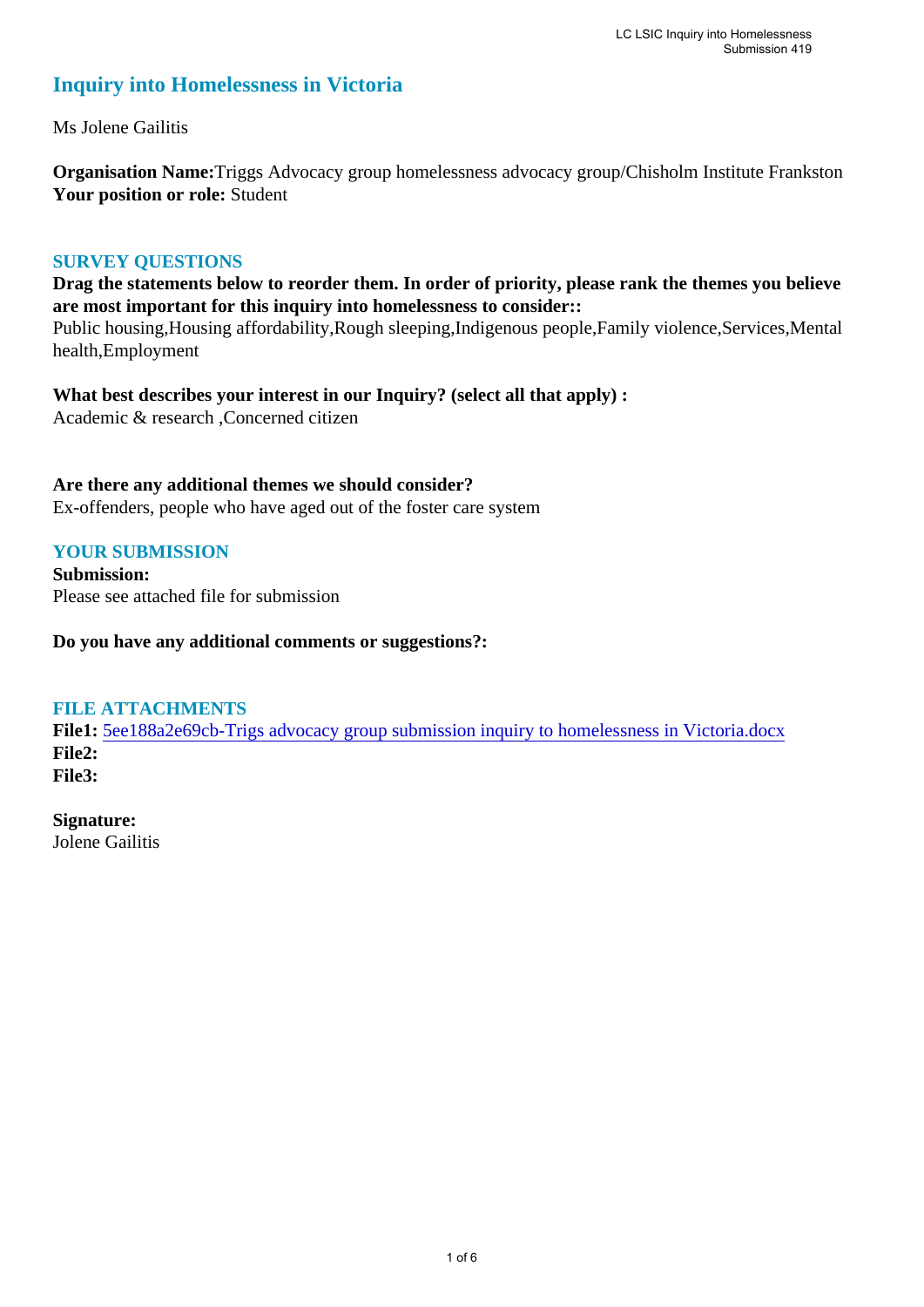8th June 2020

Parliament of Victoria Legislative Council, Legal and Social Issues Committee Parliament House, Spring Street EAST MELBOURNE, VIC, 3002

## **PARLIMENTARY INQUIRY INTO HOMELESSNESS**

Dear Legal and Social Issues Committee,

Thank you for this opportunity to make a submission to the inquiry. As first year students completing our Diploma of Community Services, we have been following the inquiry with great interest, not only for our professional education but as advocates for the community members we seek to work with in the future.

Our submission will briefly discuss each social issue in order of priority as identified by our group along with the recommendations we support. We have also identified additional vulnerable groups that we will address in conclusion.

• **PUBLIC HOUSING** – As many of the community organisations during the public hearings have identified, the estimated number of public houses needed is 6000 per year for the next 10 years in order to meet the current demands for public housing, this is not including the additional number of Victorians that may find themselves homeless due to the economic downturn caused by Covid-19. While the \$500 million package allocated to the upgrade of existing housing and building of new social housing is very much welcomed, there seems to be much more houses needed to meet these targets. According to the Victorian Public Tenants Association, as of November 2019 there were over 50,000 applications on the register with an extra 500 added each month. The average waiting times for priority housing is up to almost 11 months and non-priority can be up to 12 years. We feel this must be treated as a crisis by our State Government.

- To pass the bill introduced by Samantha Ratnam to amend the Housing act (1983) to create a public charter of rights for public housing tenants and establish a public housing ombudsman.
- To consider using vacant units and apartments as interim accommodation for people on long public housing lists.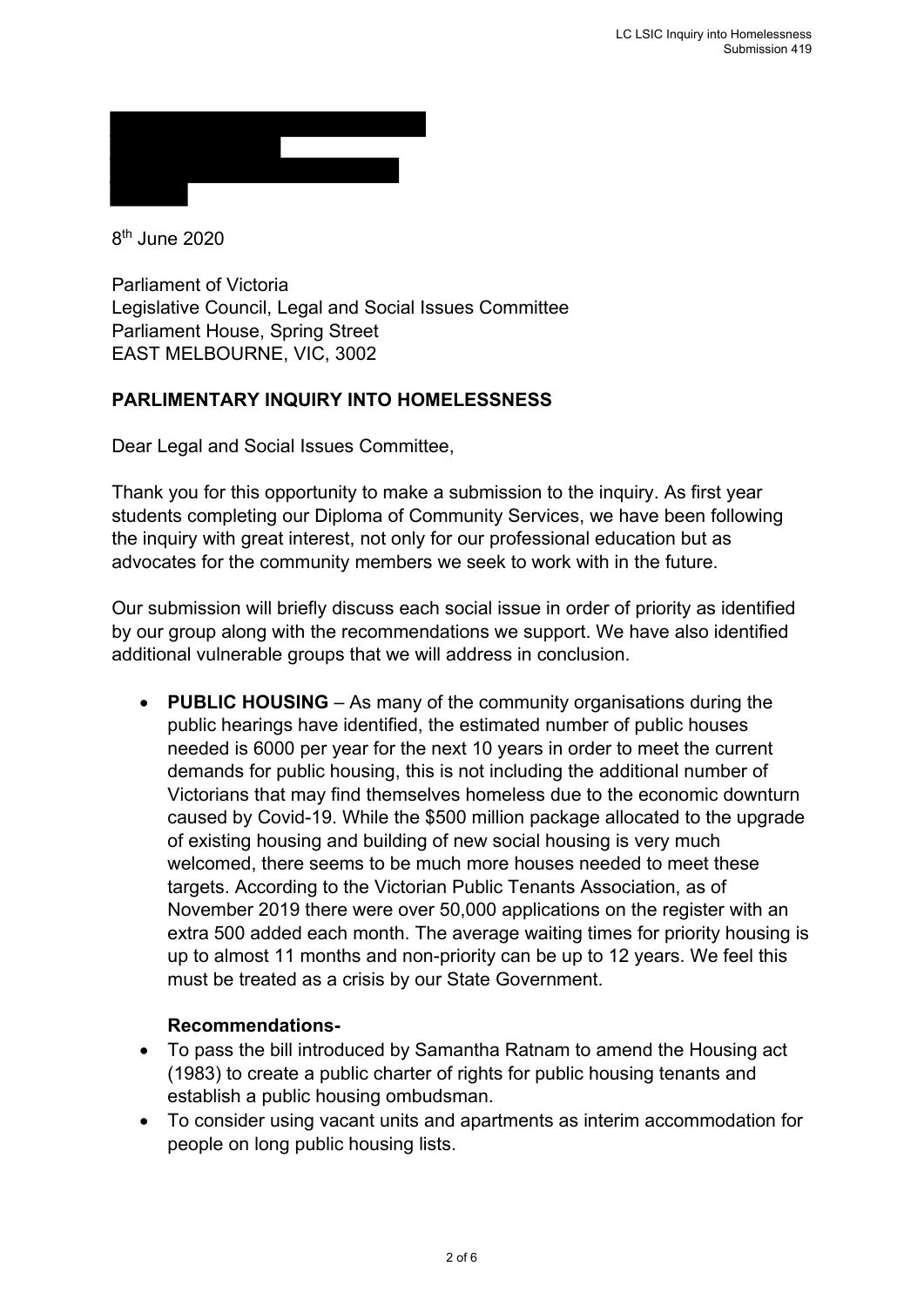- To create legislation preventing the sale of public housing land for private profit
- To advocate to the federal government the reallocation of recently announced grant funds allocated to private property owners home renovations to be used for public housing construction.
- **HOUSING AFFORDABILITY** Lack of rental properties on the market perhaps caused by many investment properties being used as air bnb and short-term rentals has driven up prices making private rentals unattainable to single people and Centrelink recipients. Rooming houses have been a lifeline to single men and students unable to obtain public or social housing, but these have also become unaffordable to many as well as being unsafe and in disrepair. Due to the unaffordability in private rentals many people have been unable to pay their rent resulting in evictions and breeching the Residential Tenancies Act, resulting in having their names added to a blacklist which prevents them from renting for many years making them extremely vulnerable to homelessness during this time. Many casual workers fall into this category with the gap between losing work and receiving government assistance taking up to six weeks can find themselves in rental arrears, evicted, blacklisted and homeless.

- Improvement to rooming house legislation with capped rentals and greater protection for residents.
- Faster processing for Centrelink benefits to protect tenants falling behind in rental payments.
- Extension of rental arrears penalisation to match the gap in government assistance and avoid eviction and tenancy blacklisting.
- **ROUGH SLEEPING** Our local community of Frankston has been listed as a rough sleepers hotspot, identified by the government as part of the rough sleepers action plan launched in 2018, however despite the \$45 million package allocated to solving this problem, our own community has no emergency or crisis accommodation available to our homeless community. With the Covid-19 crisis, the government have provided emergency accommodation to thousands of rough sleepers across Victoria proving that the funds are available to support rough sleepers and could be allocated outside the pandemic for emergency accommodation. There is much concern for the rough sleepers across Victoria as to what happens after the pandemic has passed, as winter has arrived, it seems morally incomprehensible to allow rough sleepers to go back to their previous conditions. There is also the questionable issue of charging rough sleepers part payment for their accommodation while returning travellers in quarantine have their accommodation fully paid. We are also concerned about what sounded like a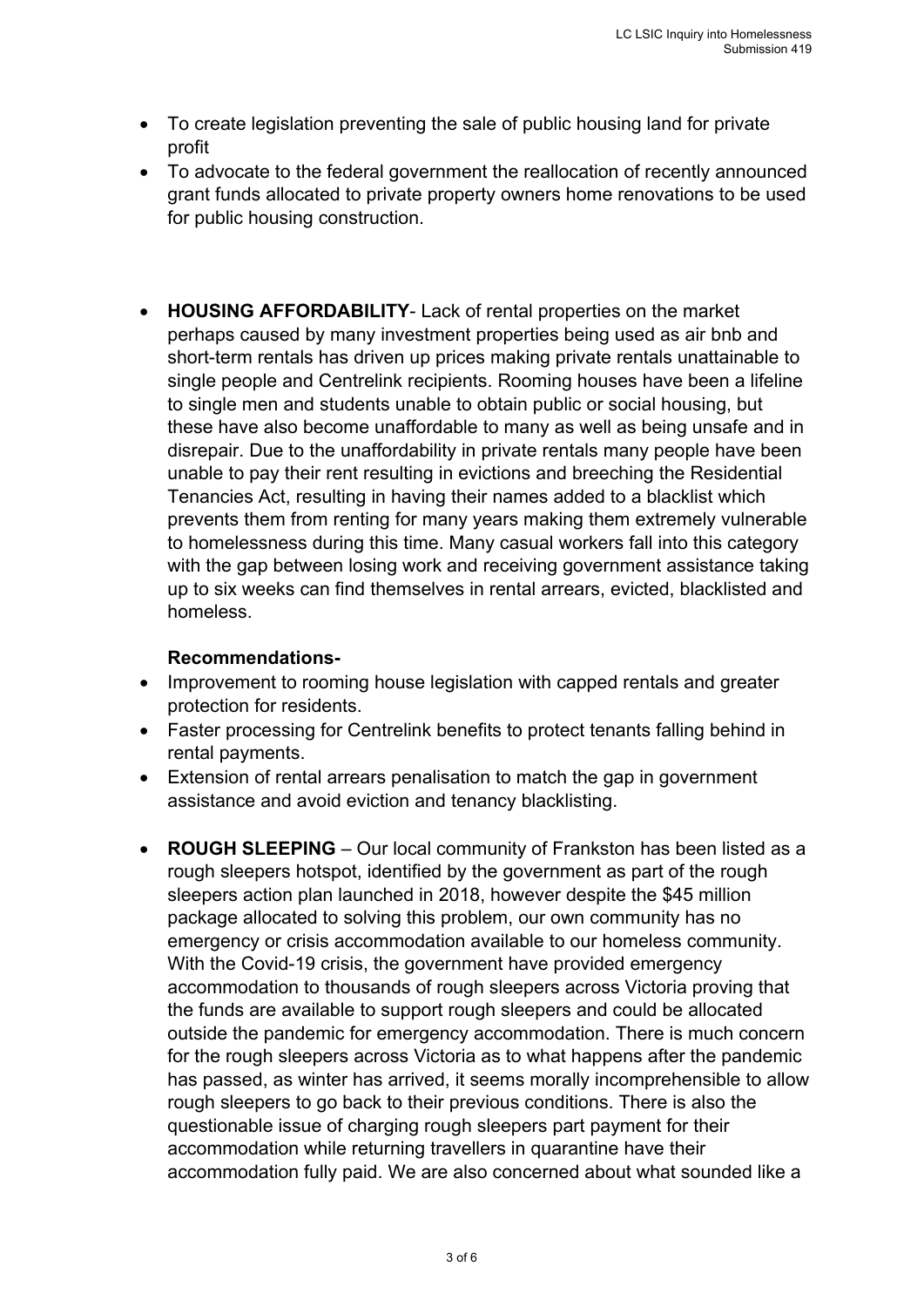wonderful initiative called the Sleep Bus. This initiative is a registered DGR and won the Telstra award for 2017 charity of the year. It has many corporate donors and continues to collect fundraising money from the Australian public yet is nowhere to be seen and can provide no evidence of having accommodated any rough sleepers.

#### **Recommendations-**

- More emergency and crisis accommodation for outer suburbs and regional areas.
- Extension of covid-19 emergency accommodation for rough sleepers until accommodation can be provided.
- Investigation of charities that fail to deliver on service and initiatives like the Sleep Bus to be taken up instead by government or funding delivered to a reputable not-for profit to implement and manage.
- **INDIGENOUS/FIRST NATIONS PEOPLE-** The committee would be aware of the inequity faced by first nations people in Victoria with Aboriginal Housing Victoria identifying that one in six Aboriginal people will experience homelessness in Victoria. In 2019, 17% of Aboriginal people in Victoria sought assistance from a homelessness service and almost half were already homeless. This is the highest rate in Australia. Around half of those requiring assistance were under 25. Our first nations people are overrepresented in the State system whether it be incarceration, youth detention, foster or State care. Those leaving the State Institutions without any support are at high risk of homelessness, with the risk of discrimination from landlords, employers and public being so much higher due to the stigma around first nations people. Homelessness for first nations people is intertwined with family violence, child removal, low educational outcomes, substance abuse, poor health and mental health and another example of the widening gap between indigenous and non-indigenous Australians.

- For the State government to deliver and continue its funding and support for the Victorian Aboriginal Housing and Homelessness Framework developed by AHV and ensure the policy remains led by First Nations people.
- Develop programs specified for first nations people transitioning from State institutions.
- Promote equality and respect for first nations people through government advertising and education.
- **Family Violence-** Frankston has also been listed as one the highest areas for family violence incidences for many years in a row according to ABS statistics. Women and children are a very high risk for homelessness in a family violence situation with many victims having little rental history or finances due to the controlling nature of the perpetrator of the violence and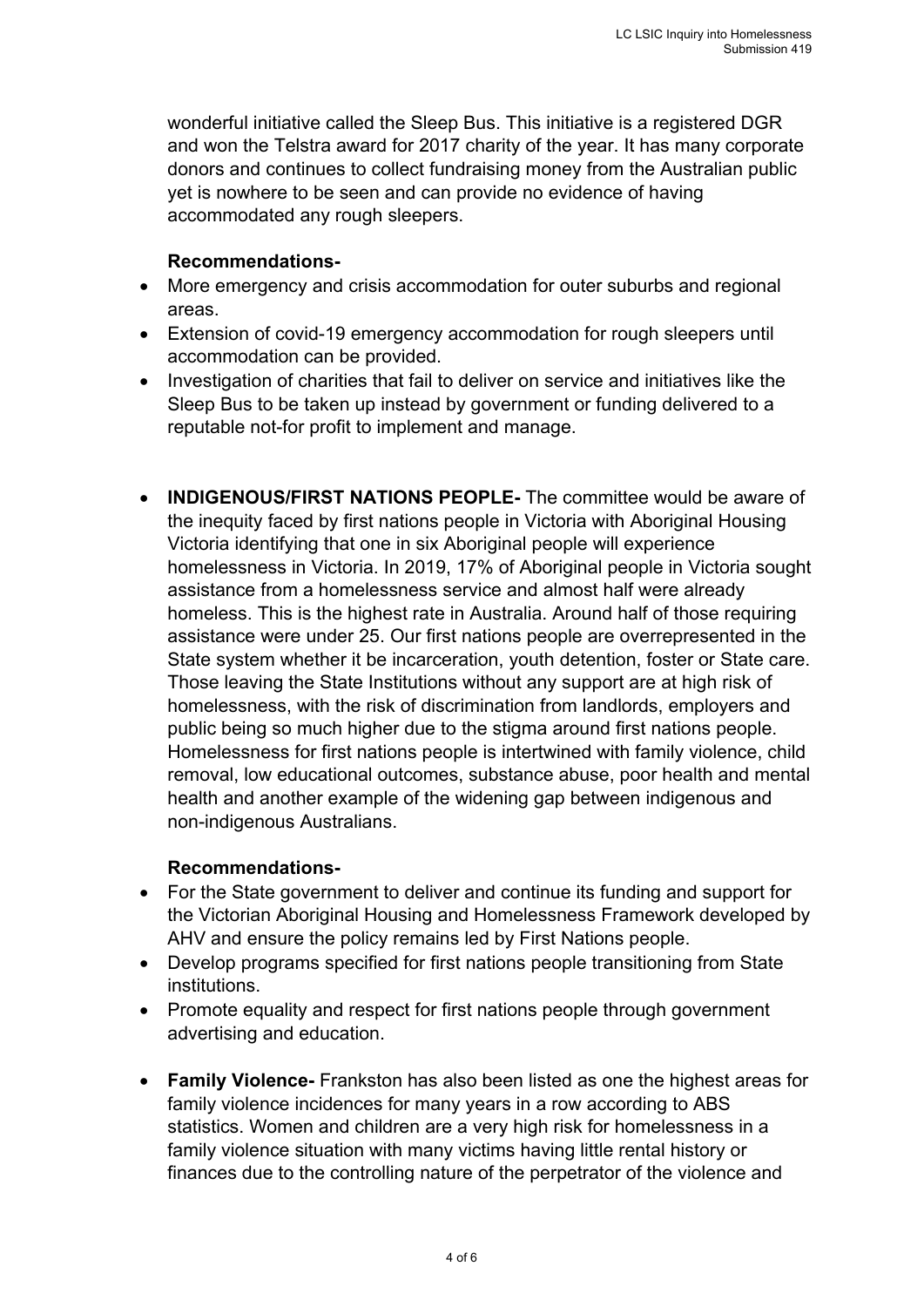faced with a choice of staying in a unsafe environment or risking homelessness along with their children. Without local emergency accommodation many victims who have no support networks or family to go to remained trapped in abusive and violent relationships.

## **Recommendations-**

- More emergency and crisis accommodation in outer suburbs and regional areas.
- Counselling, rehabilitation, and support for the perpetrators of violence to break the cycle.
- Respectful relationship and gender equality education in every school curriculum.
- **SERVICES-** This inquiry has had many service providers identifying the gaps in service including the lack of funding available to hire more staff to keep better records of clients and to provide long-term housing to their clients and in the case of our local community this includes short-term accommodation. The enquiry has also revealed a unique opportunity provided by the Covid-19 response where many clients have been housed in the same area making a cross-disciplinary approach to care available from many different services. It has also been made apparent that telehealth services and non-contact consultations with many services have not been possible in the homelessness sector where face-to face contact is imperative to service delivery due to mental health issues, clients being uncontactable by phone and unable to travel to make appointments. With the closing of many Centrelink and welfare offices across Victoria this must be accounted for when considering service delivery.

- More funding for outreach services.
- Funding for service providers to provide smartphones to their clients to keep them informed of appointments as access internet services and public health announcements.
- Establish a central database where service providers can share information.
- **MENTAL HEALTH-** Mental health is not something that can be overlooked in homelessness, whether mental health is the cause of homelessness in some cases, or the result of in other instances, people experiencing mental health issues are a very vulnerable group with complex needs and as identified by the hospitals and mental health services that have advised this committee with their submissions, there is a lack of transitional housing available for mental health patients being discharged and can lead them back where they started with no support. Rooming houses and social housing can sometimes be inappropriate for those experiencing poor mental health. Mental health for